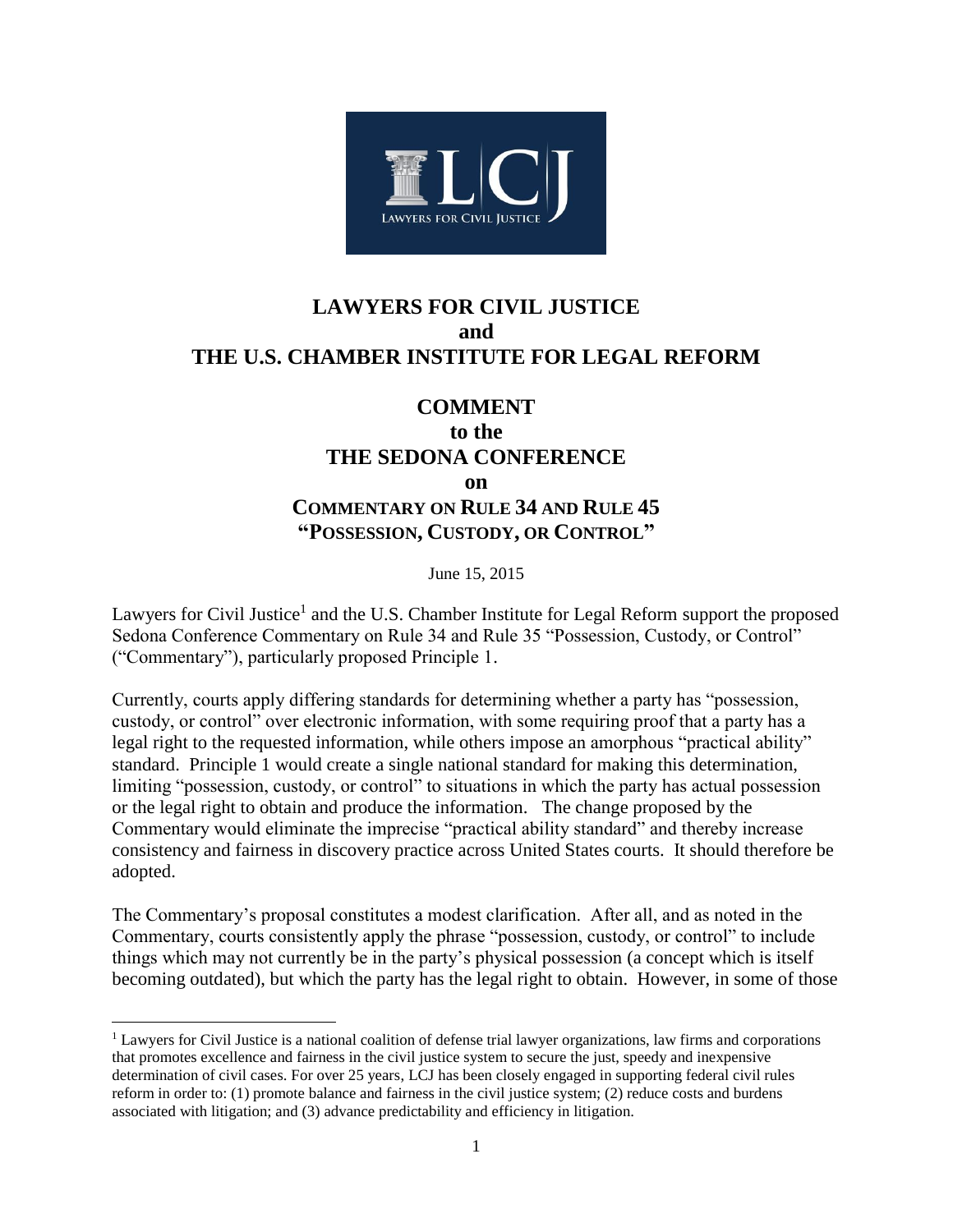cases, the court also invokes the undefined "practical ability standard" without a specific finding as to the existence of a legal right to the information sought.<sup>2</sup> Under the approach advanced by the Commentary, if a party has the legal right to obtain requested information, it would be required to exercise it. In other words, the Commentary leaves undisturbed the rule that if a party has a contractual right to obtain information, the party should likewise be deemed to ostensibly "control" the information when faced with a discovery request.

While the proposal advocated by the Commentary would not mark a radical change in discovery practice, it would establish a common national standard for determining whether a party has "possession, custody, or control" over electronic information. This is an important discovery reform. Currently, the courts that apply the nebulous "practical ability standard" engage in a highly subjective inquiry that downplay the importance of having actual any control over – or any legal right to – the information at issue. The proliferation of the "practical ability" concept has resulted in a checkerboard of widely divergent standards.<sup>3</sup>

There is little wisdom behind the "practical ability" standard. That framework has essentially encouraged discovery of information over which no party to the action has "possession, custody, or control." This is contrary to the rules. Moreover, Rule 45 is already in place for precisely these types of scenarios – i.e., where requested information is beyond the reach and control of the parties. If the goal is to discourage parties from structuring their document management systems to avoid having to produce documents in response to discovery requests, the Commentary's proposal would impose a uniform framework for the parties' evidence and arguments on the point which is fairer and more predictable than the current case-by-case application, in some courts, of the "practical ability standard."

Attempts to make an "end run" around the discovery rules should be discouraged, including by the imposition of sanctions in appropriate cases. But there is an inherent unfairness in applying a court-ordered compulsion to require X to obtain documents from Y when X can apply no legal compulsion to force Y to turn over the documents. And parties should not be encouraged by courts to apply pressure without legal justification – simply by virtue of having, for example, the upper hand in a business or employment relationship. As noted in the Commentary, an employer's request to an employee to turn over highly personal information to which the employer is not entitled, no matter how the request is phrased, would run a significant risk of being deemed "coercive." And one company's request for information from an affiliate, in the absence of a legal right to obtain the information, puts unfair pressure on both the party asking for documents and the party which has to respond. The party making the request cannot "back up" its request with any legal authority, despite the fact that it might itself face sanctions if the other party says "no." And the recipient of the request is forced to weigh the legal and nonlegal risks of non-production against the potential risks of disclosing information – likely including

l

<sup>2</sup> *See, e.g., Oriental Trading Co., Inc. v. Yagoozon, Inc.*, 2014 WL 4956382 (D. Neb. Oct. 1, 2014) (finding that party had "practical ability" to obtain the information from third-party but also suggesting that the party from whom information was requested likely had a legal right to obtain it).

<sup>3</sup> *Compare In re Vivendi Univ., S.A., Sec. Litig.*, 2009 WL 8588405 (S.D.N.Y. July 10, 2009) ("interlocking officers or directors, without a showing of actual control, does not establish the practical ability of the parent to obtain the documents of the subsidiary") *with SRAM, LLC v. Hayes Bicycle Group, Inc.*, 2013 WL 6490252 (N.D. Ill. Dec. 10, 2013) (finding "control" where "SRAM has provided undisputed evidence that the two companies share officers and directors and have interrelated corporate structures").